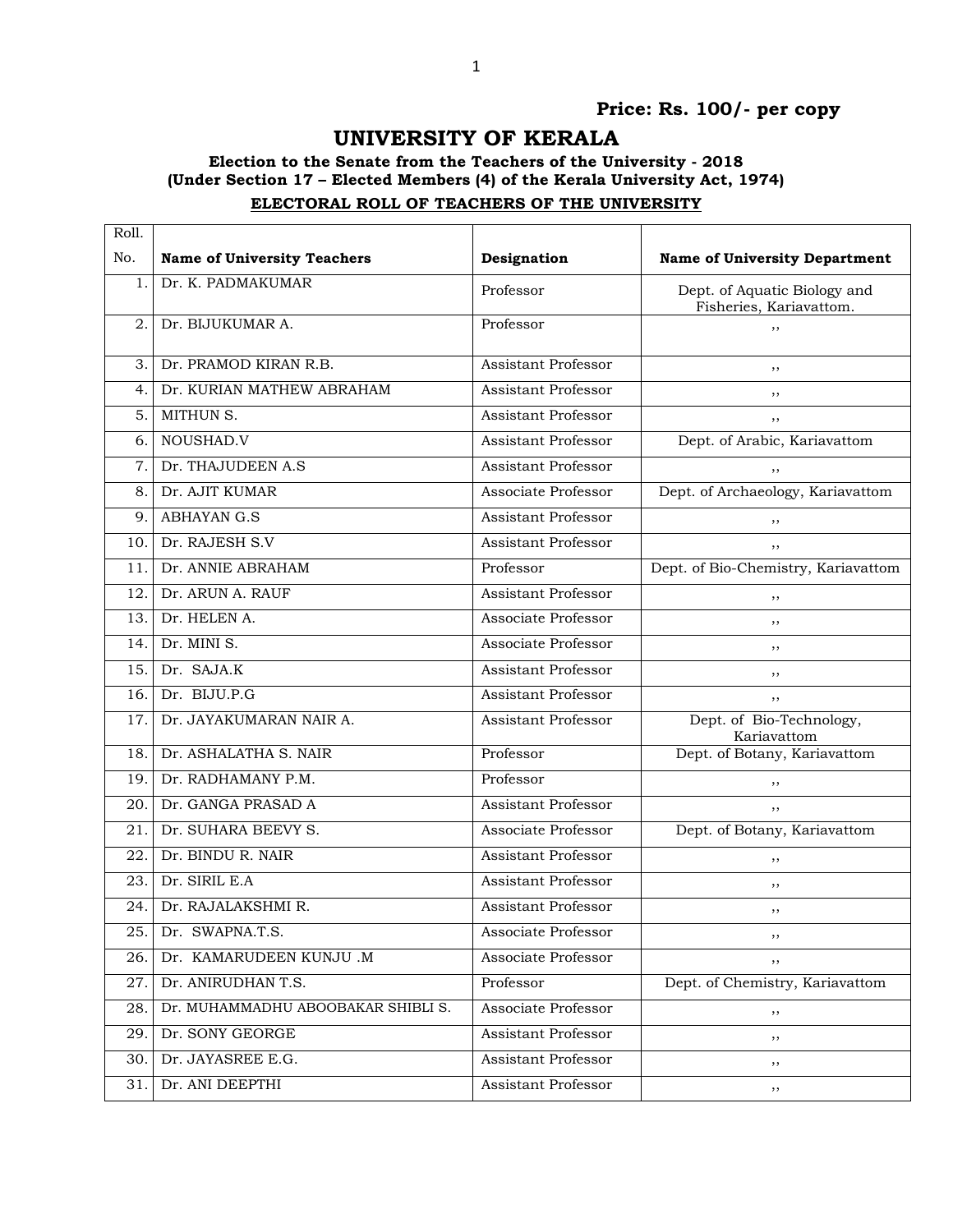| 32. | Dr. SUNEESH C.V.               | Assistant Professor        | ,,                                             |  |
|-----|--------------------------------|----------------------------|------------------------------------------------|--|
| 33. | Dr. GANESH.C                   | Professor                  | Dept. of Commerce, Kariavattom                 |  |
| 34. | Dr. RESIA BEEGAM S.            | Professor                  | ,,                                             |  |
| 35. | Dr. RAJU G.                    | Professor                  | ,,                                             |  |
| 36. | Dr. GABRIEL SIMON THATTIL      | Professor                  | ,,                                             |  |
| 37. | Dr. AJI S.                     | <b>Assistant Professor</b> | Dept. of Computer science,<br>Kariavattom      |  |
| 38. | Dr. MUHAMMAD NOORUL MUBARAK D. | <b>Assistant Professor</b> | ,,                                             |  |
| 39. | PHILOMINA SIMON                | <b>Assistant Professor</b> |                                                |  |
| 40. | Dr. MOHANACHANDRAN NAIR P.     | Professor                  | Dept. of Demography, Kariavattom               |  |
| 41. | PREETHI K.                     | <b>Assistant Professor</b> | ,,                                             |  |
| 42. | Dr. ABDUL SALIM A.             | Professor                  | Dept. of Economics, Kariavattom                |  |
| 43. | Dr. PRASAD A.K.                | Associate Professor        | ,,                                             |  |
| 44. | Dr. MANJU S. NAIR              | Associate Professor        | ,,                                             |  |
| 45. | SIDDIK R.                      | <b>Assistant Professor</b> | ,,                                             |  |
| 46. | Dr. ANITHA V.                  | Associate Professor        | Dept. of Economics, Kariavattom                |  |
| 47. | Dr. THERESA SUSAN A.           | Associate Professor        | Dept. of Education, Thycaud.                   |  |
| 48. | Dr. GEETHA JANET VITUS         | Assistant Professor        | ,,                                             |  |
| 49. | <b>Deleted</b>                 |                            |                                                |  |
| 50. | Dr. BINDU D.                   | Assistant Professor        | ,,                                             |  |
| 51. | Dr. BINDU R.L.                 | Associate Professor        | ,,                                             |  |
| 52. | Dr. SAMEER BABU.M.             | <b>Assistant Professor</b> | ,,                                             |  |
| 53. | SINDHYA V.                     | <b>Assistant Professor</b> | ,,                                             |  |
| 54. | Dr. DIVYA C SENAN.             | <b>Assistant Professor</b> | ,,                                             |  |
| 55. | Dr. JAYASREE G.S.              | Professor                  | Institute of English, Palayam                  |  |
| 56. | Dr. JAMUNA B.S.                | Professor                  | ,,                                             |  |
| 57. | Dr. MEENA T. PILLAI.           | Professor                  | ,,                                             |  |
| 58. | Dr. HARIHARAN B.               | Professor                  | ,,                                             |  |
| 59. | Dr. SUJA KURUP P.L             | Associate Professor        | ,,                                             |  |
| 60. | VISHNU NARAYANAN               | Assistant Professor        | ,,                                             |  |
| 61. | Dr. LAKSHMI SUKUMAR            | Assistant Professor        | ,,                                             |  |
| 62. | Dr. SABU JOSEPH                | Associate Professor        | Dept. of Environmental Science,<br>Kariavattom |  |
| 63. | Dr. JAYA D.S.                  | Associate Professor        | ,,                                             |  |
| 64. | Dr. SALOM GNANA THANGA V.      | Associate Professor        | ,,                                             |  |
| 65. | Dr. MANOJ CHANGAT              | Professor                  | Dept. of Futures Studies,<br>Kariavattom       |  |
| 66. | Dr. SATHEESH KUMAR.K           | Assistant Professor        | ,,                                             |  |
| 67. | THARA PRABHAKARAN              | <b>Assistant Professor</b> | ,,                                             |  |
| 68. | Dr. CHRISTABELL P.J            | <b>Assistant Professor</b> | ,,                                             |  |
| 69. | Dr. BINOJ KUMAR R.B.           | Associate Professor        | Dept. of Geology, Kariavattom                  |  |
| 70. | Dr. RAJESH REGHUNATH           | Assistant Professor        | Dept. of Geology, Kariavattom                  |  |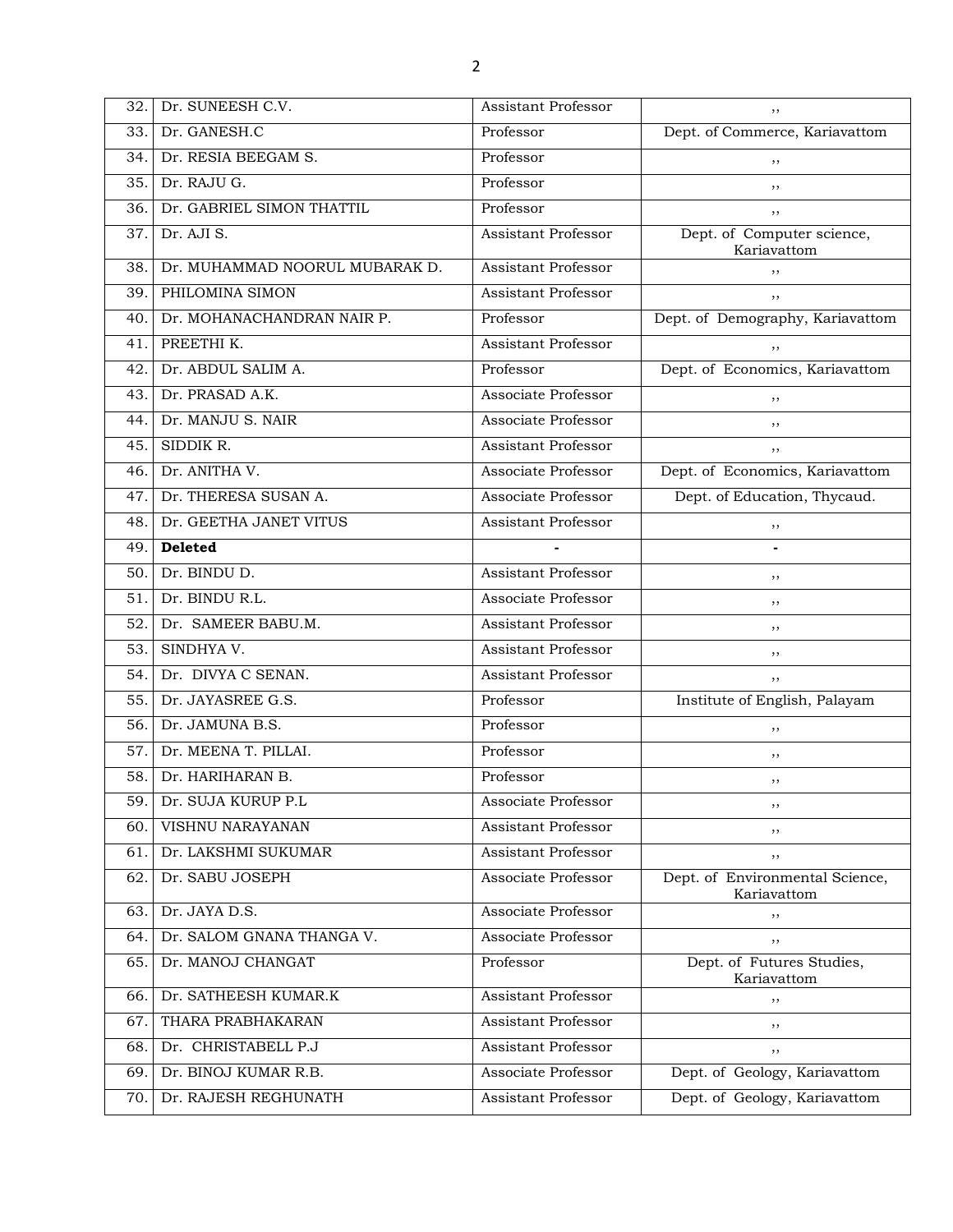| 71.  | Dr. SHAJI E            | <b>Assistant Professor</b> | ,,                                                    |
|------|------------------------|----------------------------|-------------------------------------------------------|
| 72.  | Dr. KUMAR S.N.         | Associate Professor        | ,,                                                    |
| 73.  | Dr. PRADEEP KUMAR A.P. | Associate Professor        | ,,                                                    |
| 74.  | Dr. SAJIN KUMAR K.S.   | Assistant Professor        | ,,                                                    |
| 75.  | Dr. ANILKUMAR.Y        | <b>Assistant Professor</b> | ,,                                                    |
| 76.  | Dr. JAYACHANDRAN R     | Associate Professor        | Dept. of Hindi, Kariavattom                           |
| 77.  | Dr. SUCHITH C.S.       | <b>Assistant Professor</b> | ,,                                                    |
| 78.  | Dr. SATHISH V.         | Associate Professor        | Dept. of History, Kariavattom                         |
| 79.  | SAJNA A.               | <b>Assistant Professor</b> | ,,                                                    |
| 80.  | Dr. JINIMON P          | <b>Assistant Professor</b> | ,,                                                    |
| 81.  | Dr. AJAYAKUMAR P.P.    | Professor                  | School of Distance Education,<br>Palayam.             |
| 82.  | Dr. ASHA V             | Professor                  | ,,                                                    |
| 83.  | Dr. ZEENATH K.S.       | Associate Professor        | ,,                                                    |
| 84.  | Dr. SHEEJA S.R.        | <b>Assistant Professor</b> | ,,                                                    |
| 85.  | Dr. UNNIKRISHNAN A.M.  | <b>Assistant Professor</b> | ,,                                                    |
| 86.  | Dr. AJITHA S.          | <b>Assistant Professor</b> | ,,                                                    |
| 87.  | Dr. LAL C.A            | Associate Professor        | ,,                                                    |
| 88.  | Dr. NAZEEB S           | <b>Assistant Professor</b> | ,,                                                    |
| 89.  | Dr. SURESH KUMAR K S   | <b>Assistant Professor</b> | ,,                                                    |
| 90.  | Dr. BALU B             | <b>Assistant Professor</b> | ,,                                                    |
| 91.  | Dr. MUSHTHAQ AHAMMED K | <b>Assistant Professor</b> | ,,                                                    |
| 92.  | Dr. VASANTHAGOPAL R    | <b>Assistant Professor</b> | ,,                                                    |
| 93.  | Dr. ROSE MARY GEORGE   | <b>Assistant Professor</b> | ,,                                                    |
| 94.  | Dr. INDU K.V.          | <b>Assistant Professor</b> | ,,                                                    |
| 95.  | Dr. RAJAN T.K          | <b>Assistant Professor</b> | ,,                                                    |
| 96.  | Dr. DEEPAK K.R         | <b>Assistant Professor</b> | ,,                                                    |
| 97.  | Dr. SUJA S             | <b>Assistant Professor</b> | ,,                                                    |
| 98.  | Dr. VENUMOHAN S        | Assistant Professor        | ,,                                                    |
| 99.  | Dr. SHAJI.A.           | Assistant Professor        | ,,                                                    |
| 100. | Dr. CHANDRASEKAR K.S.  | Professor                  | Institute of Management in Kerala,<br>Kariavattom     |
| 101. | Dr. AMBEESHMON.S.      | Assistant Professor        | ,,                                                    |
| 102. | Dr. AMPOTTI A.K.       | Assistant Professor        | Dept. of Islamic Studies,<br>Kariavattom              |
| 103. | ASHARAF A.             | <b>Assistant Professor</b> | ,,                                                    |
| 104. | Dr. HARIKUMAR M.S      | Assistant Professor        | Dept. of Communication and<br>Journalism, Kariavattom |
| 105. | MAGGIE J               | <b>Assistant Professor</b> | $, \,$                                                |
| 106. | <b>SURESH K.S</b>      | Assistant Professor        | ,,                                                    |
| 107. | Dr. LALMOHAN.P         | Assistant Professor        | $, \,$                                                |
| 108. | Deleted                |                            |                                                       |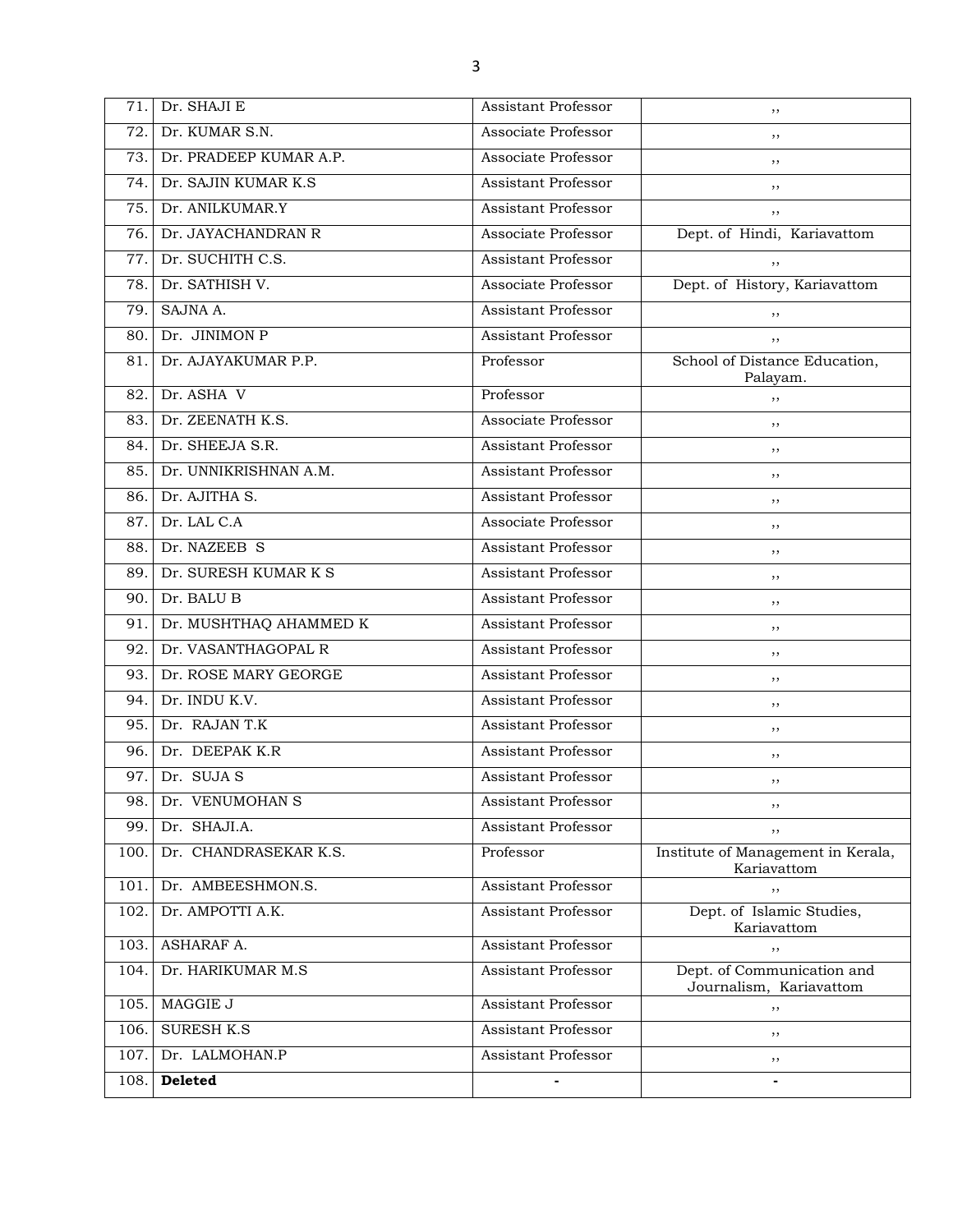| 109. | Dr. SINDHU THULASEEDHARAN. | <b>Assistant Professor</b> | Dept. of LAW, Kariavattom                            |  |
|------|----------------------------|----------------------------|------------------------------------------------------|--|
| 110. | Dr. MINI DEVI B.           | Assistant Professor        | Dept. of Library and Information<br>Science, Palayam |  |
| 111. | Dr. KUNJAMMA S.            | Associate Professor        | Dept. of Linguistics, Kariavattom                    |  |
| 112. | Dr. SHANAVAS S.A.          | <b>Assistant Professor</b> | ,,                                                   |  |
| 113. | Dr. DARWIN L.              | <b>Assistant Professor</b> | ,,                                                   |  |
| 114. | Dr. PREMAS                 | <b>Assistant Professor</b> | ,,                                                   |  |
| 115. | Dr. PADMA RAO G.           | Professor                  | Dept. of Malayalam, Kariavattom                      |  |
| 116. | Dr. PRASAD C.R.            | Professor                  | ,,                                                   |  |
| 117. | Dr. SASIKUMAR B.V          | Associate Professor        | ,,                                                   |  |
| 118. | Dr. SHIFA S                | Associate Professor        | ,,                                                   |  |
| 119. | Dr. SHEEBA M KURIAN        | Assistant Professor        | ,,                                                   |  |
| 120. | Dr. SIDDEEK M.A            | <b>Assistant Professor</b> | ,,                                                   |  |
| 121. | Dr. SEEMA JEROME           | <b>Assistant Professor</b> | ,,                                                   |  |
| 122. | Dr. SURESH SINGH G.        | Professor                  | Dept. of Mathematics, Kariavattom                    |  |
| 123. | Dr. RAMESH KUMAR P.        | <b>Assistant Professor</b> | Dept. of Mathematics, Kariavattom                    |  |
| 124. | THALMI B.                  | <b>Assistant Professor</b> | ,,                                                   |  |
| 125. | MANJU V.N                  | <b>Assistant Professor</b> | ,,                                                   |  |
| 126. | Dr. MAHADEVAN PILLAI V.P.  | Professor                  | Dept. of Opto-Electronics,<br>Kariavattom            |  |
| 127. | Dr. GOPCHANDRAN K.G.       | Associate Professor        | ,,                                                   |  |
| 128. | Dr. YAMUNA A.              | <b>Assistant Professor</b> | ,,                                                   |  |
|      |                            |                            |                                                      |  |
| 129. | <b>Deleted</b>             |                            | $\qquad \qquad \blacksquare$                         |  |
| 130. | Dr. SANKARARAMAN S         | Associate Professor        | ,,                                                   |  |
| 131. | Dr. REJANI R. S.           | <b>Assistant Professor</b> | ORI & MSS Library, Kariavattom                       |  |
| 132. | Dr. SAINABA M.             | <b>Assistant Professor</b> | ,,                                                   |  |
| 133. | Dr. BEENA ISAAC            | Associate Professor        | Dept. of Philosophy, Kariavattom                     |  |
| 134. | Dr. BINU G BHEEMNATH       | <b>Assistant Professor</b> |                                                      |  |
| 135. | Dr.BIJU V.                 | Assistant Professor        | Dept. of Physics, Kariavattom                        |  |
| 136. | Dr. JAWAHAR I.N.           | Assistant Professor        | ,,                                                   |  |
| 137. | Dr. SIBI K. S              | <b>Assistant Professor</b> | $, \,$                                               |  |
| 138. | Dr. SUBODH G.              | <b>Assistant Professor</b> | ,,                                                   |  |
| 139. | <b>Deleted</b>             |                            |                                                      |  |
| 140. | Dr. SHAJI VARKEY           | Associate Professor        | Dept. of Political Science,<br>Kariavattom           |  |
| 141. | Dr. SAJAD IBRAHIM K.M.     | Associate Professor        | ,,                                                   |  |
| 142. | Dr. JOSUKUTTY C.A.         | <b>Assistant Professor</b> | ,,                                                   |  |
| 143. | Dr. ANU UNNY               | <b>Assistant Professor</b> | ,,                                                   |  |
| 144. | Dr. SURESH R               | <b>Assistant Professor</b> | $, \,$                                               |  |
| 145. | Dr. JOSEPH ANTONY          | Associate Professor        | ,,                                                   |  |
| 146. | Dr. SAMUEL JACOB KURUVILLA | <b>Assistant Professor</b> | ,,                                                   |  |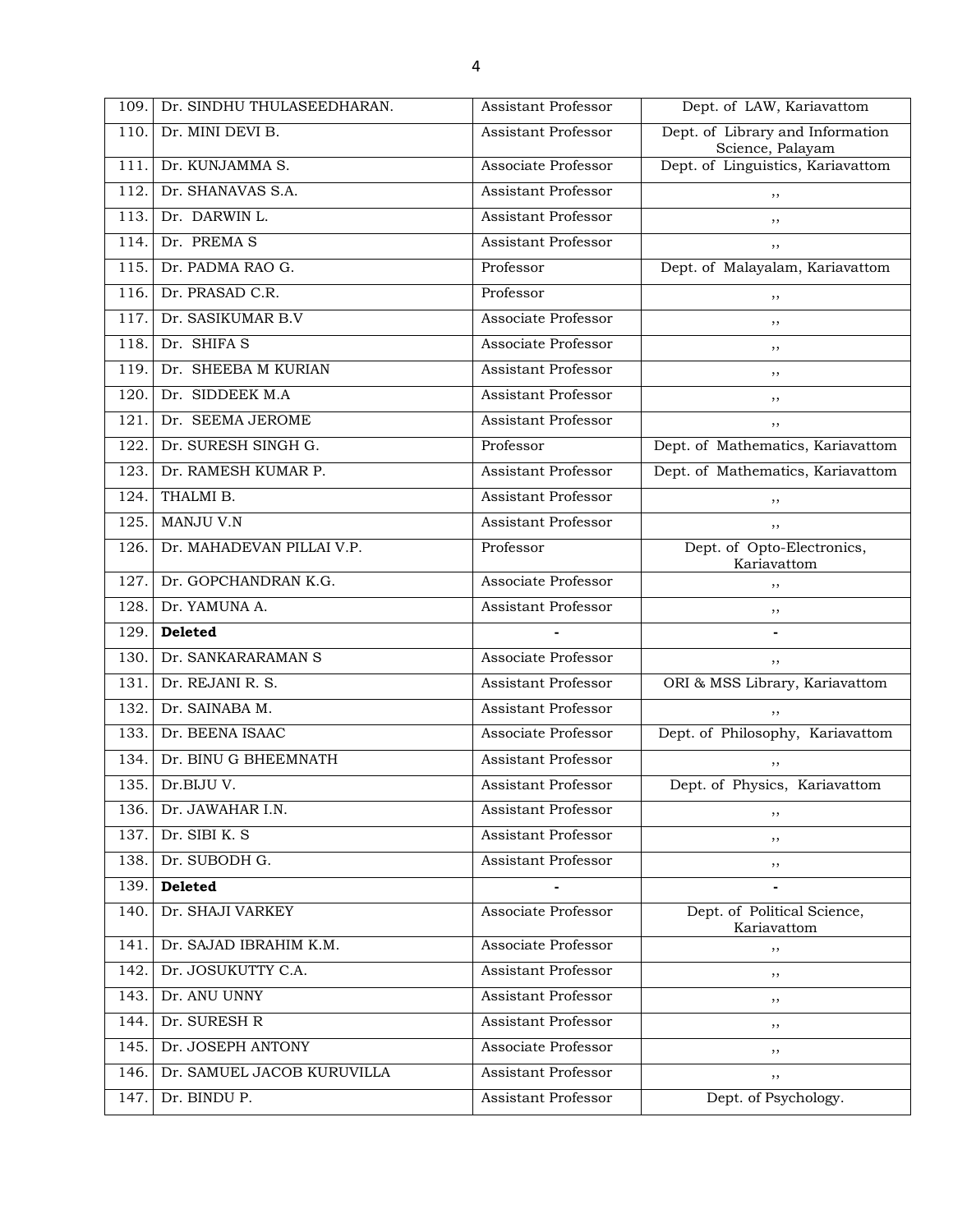| 148. | Dr. JASSEER J.         | <b>Assistant Professor</b> | ,,                               |
|------|------------------------|----------------------------|----------------------------------|
| 149. | Dr. JOHNSON R          | Assistant Professor        | ,,                               |
| 150. | DR.TISSY MARIAM THOMAS | <b>Assistant Professor</b> | ,,                               |
| 151. | Dr. KRISHNAKUMAR.R.S.  | Assistant Professor        | Dept. of Russian, Palayam        |
| 152. | Dr. SHAILA C.A.        | Associate Professor        | Dept. of Sanskrit, Kariavattom   |
| 153. | Dr. VIJAYAKUMARI.C.N.  | Assistant Professor        | , ,                              |
| 154. | Dr. SOBHA B.NAIR       | Associate Professor        | Dept. of Sociology, Kariavattom  |
| 155. | Dr. PUSHPAM M.         | Assistant Professor        | ,,                               |
| 156. | Dr. BUSHRA BEEGOM R.K. | Assistant Professor        | ,,                               |
| 157. | Dr. .JAYAKUMAR M.S.    | Assistant Professor        | ,,                               |
| 158. | Dr. SATHEESH KUMAR C.  | Associate Professor        | Dept. of Statistics, Kariavattom |
| 159. | Dr. MANOJ CHACKO       | Assistant Professor        | ,,                               |
| 160. | Dr. ABDUL SATHAR E.I.  | Assistant Professor        | ,,                               |
| 161. | Dr. JEYAKRISHNAN P.    | Assistant Professor        | Dept. of Tamil, Kariavattom      |
| 162. | Dr. HEPSY ROSE MARY.A. | Assistant Professor        | ,,                               |
| 163. | Dr. VIJAYALAKSHMI.T.   | Assistant Professor        | ,,                               |
| 164. | Dr. PERCILLA.A.        | <b>Assistant Professor</b> | ,,                               |
| 165. | <b>Deleted</b>         |                            |                                  |
| 166. | JEEJA KUMARI V.K.      | <b>Assistant Professor</b> | Dept. of Zoology, Kariavattom    |
| 167. | Dr. PRASAD G.          | Associate Professor        | ,,                               |
| 168. | Dr. SUBHASH PETER M.C. | Professor                  | ,,                               |
| 169. | Dr. SREEJITH P.        | Assistant Professor        | ,,                               |
| 170. | BENNO PEREIRA F.G.     | Assistant Professor        | ,,                               |

#### **Sd/- Registrar(i/c)/Returning Officer**

**University Buildings Thiruvananthapuram Date: 10.10.2018.**